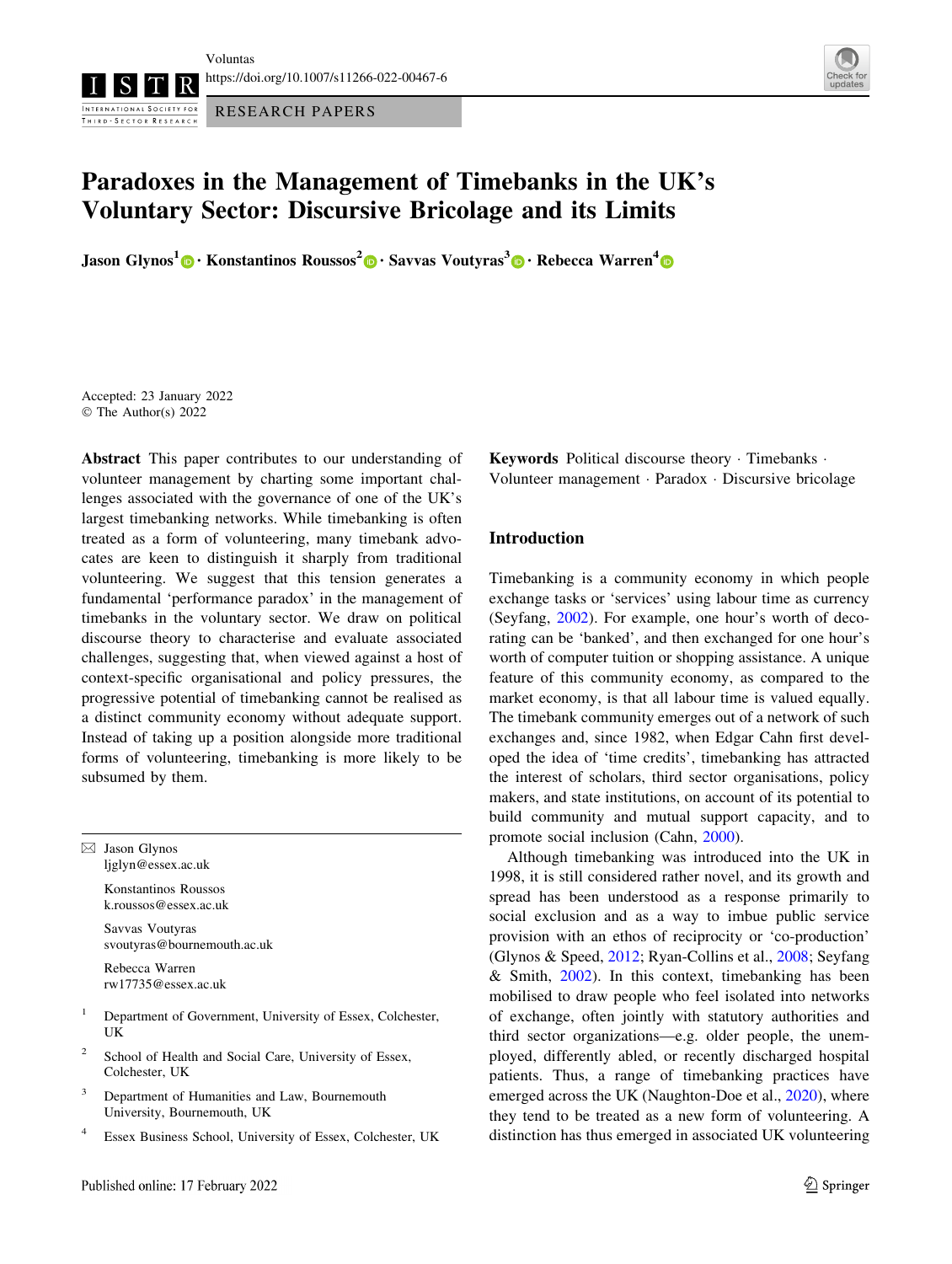policy and practice, between two sorts of volunteering: 'timebank volunteering' on the one hand, and the more familiar 'traditional' forms of volunteering on the other.

It is this timebank/traditional volunteering 'doublet' that sets the context of our research problem because data suggests that non-trivial tensions and paradoxes emerge when these distinct forms of volunteering meet. According to some timebank advocates, for example, traditional forms of volunteering are less reciprocal in character because despite the wide range of motivations that underpin such engagements—some individuals dominate the 'offering' of a service, while a distinct set of individuals in need dominate the 'receiving' of a service. Our research thus focuses on the question how best to conceptualize the challenges of managing timebank volunteers in a context dominated by forms of traditional volunteering, and our aim is to develop an appropriate framework and language within which to undertake this characterization exercise.

In what follows, we begin with a brief overview of how such paradoxes and tensions appear in our case study, explaining why they matter. We then consider how key contributions in the literature on timebanking and the management of volunteers help illuminate the character and significance of these paradoxes and tensions. While valuable, we argue that existing conceptual resources can be usefully supplemented by turning to political discourse theory (Glynos & Howarth, [2007](#page-9-0); Laclau & Mouffe, [1985](#page-9-0)), in particular the notions of discourse, articulation, and 'onto-political interpretation'. After outlining our methods and corpus, we characterize and problematize the social practices comprising the management of volunteers in our case study, rendering visible the logics that make it difficult for timebanking norms to take root. In this way we showcase the daunting challenges faced by agents seeking to translate the potential of timebank volunteering into meaningful community empowerment. By reconceiving the role of timebank volunteer managers as discursive bricoleurs, we suggest that these challenges can be usefully characterized in terms of a set of wider discursive structures. We argue that a number of dominant and dominating structures converge to produce a hostile environment for timebank volunteer managers, tilting the power balance towards a more widespread reimposition of traditional forms of volunteering, albeit in the name of timebank volunteering. Such structures can be understood as a function of the traditional volunteering signifying frame itself; but also as a function of a host of other signifying frames associated with: state service provision; hierarchical governance structures; funding and monitoring imperatives associated with the legacy of austerity Britain; as well as competitive individualism and market exchanges. Although all five of the above-mentioned structures play an important role in understanding the challenges associated

with the management of timebank volunteers in the political-economic context of the UK, our paper deals primarily with the challenges thrown up for timebanking on account of the signifying frame of traditional volunteering.

# The Performance Paradox: A Fundamental Challenge in the Management of Timebank Volunteers

When asked what they consider to be the main challenge to the promotion and establishment of timebanking, there was little hesitation from timebank managers in our focus group: 'timebanking can be quite difficult to explain'; 'it can be very, very difficult for some people to grasp'; 'you can spend a lot of time explaining it to charities, organisations, certain people' (FG1). But one thing was also clear in their responses: timebanking is distinct from traditional volunteering, even though what this difference amounts to was not always clear-cut. To meet this explanatory challenge, managers turn to a host of creative rhetorical devices: '[W]e all have our own techniques and ways of explaining it' (FG1). For example, in explaining the concept to (new) volunteers they might begin by saying that timebanking is 'volunteering with a twist', or 'your own way' of doing volunteering. What becomes clear in their accounts of the challenges associated with the recruitment of timebanking volunteers is how the idea and practice of timebanking is not 'natural', demanding considerable work on the part of managers to make timebanking both understandable and viable. In a real sense, then, the discursive labour expended by managers is designed to bring timebanking – its members and practice – into existence. Timebank managers thus confront an odd paradox: they are called on to manage practices – and subjects therein – that often do not yet exist.

We argue that this paradox is fundamental to the institutionalisation of timebanking, especially within an environment dominated by other signifying frames, such as traditional understandings of volunteering. We call this the performance paradox of timebanking volunteer management because the (rhetorical) performance of the manager brings into existence what s/he purportedly is supposed to manage. Thus, our paradox is constructed in the interval between being and becoming, the space between reality and possibility. This understanding of paradox differs markedly from the way it tends to be conceptualized in the literature, namely, as contradictory dualities that exist and persist within an organisational whole (e.g. Smith & Lewis, [2011](#page-10-0)). Our formulation of the paradox in discursive terms also goes some way to explaining the challenges associated with timebank volunteering that managers express. In particular, it accounts for the non-trivial discursive labour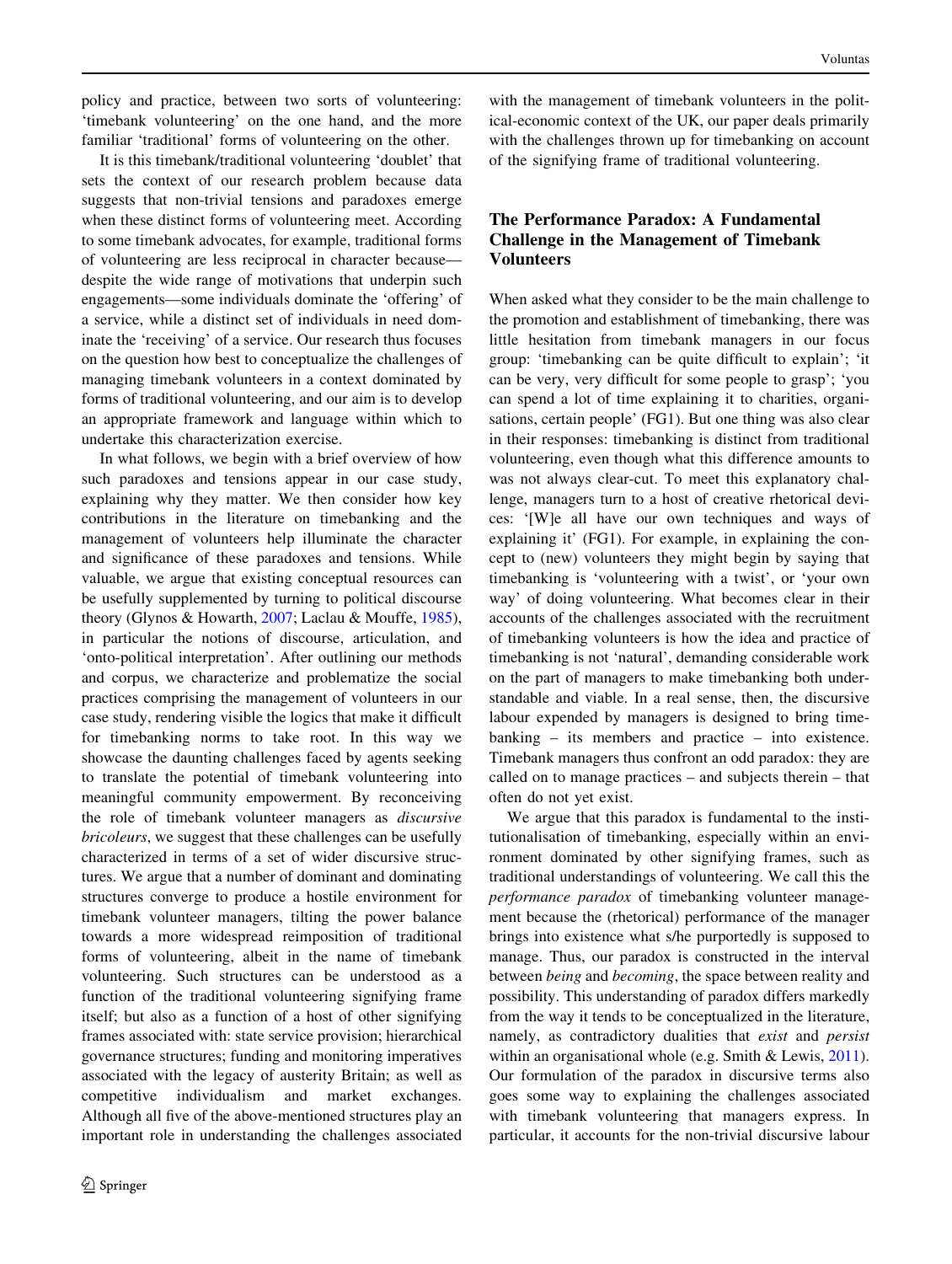<span id="page-2-0"></span>involved: performatively bringing something into existence demands considerable time and effort. This is, in part, because the 'birthing' process comes with understandable signifying tensions that coordinators seek to manage. For example, their discursive labour might entail drawing appropriate context-specific analogies and distinctions: timebanking is *like* (traditional) volunteering in some respects (e.g. engaging in an activity benefitting someone); and *not like* (traditional) volunteering in other respects (e.g. it is about generalised reciprocal skill-sharing). These tensions are clearly discursive in character, calling on managers to both produce new signifying boundaries and manage meaning effects.

In some sense, the signifying tensions produced by the introduction of timebanking into an already established ecology of traditional volunteering should not be surprising. The taking root of any new practice, of which timebanking is one example, involves seeing it as a process of 'becoming': a fragile affair demanding considerable care, effort, and time (Connolly, [2010](#page-9-0)). But the idea and practice of timebanking is vulnerable not only to the weighty influence of the dominant logics of traditional volunteering. As we briefly alluded to above, it can also be pulled into the gravitational field of spheres animated by other logics, such as the logics of state service provision or market commodities. Therefore we argue that timebank managers should be understood as 'discursive bricoleurs' who must not only engage actively in an exercise of 'onto-political interpretation' (explained below), in which new subjects and practices are brought into being, but also take seriously the need to make important normative and strategic judgements. Such judgements are important to thematise in our analysis because they are the way timebank managers handle tensions emerging out of the fundamental performance paradox we identify. Thematising such judgement junctures is important from a critical perspective too, and, to help us see this clearly, we identify a set of two 'secondary' paradoxes articulated in the case material. In our concluding discussion we show how the broader accountability and governance context in our case study serves to exacerbate rather than alleviate the challenges faced by volunteer managers. In what follows, before we lay out the two secondary paradoxes, we make explicit why it is worth understanding these paradoxes and the tensions they index as discursive phenomena, not least because doing so enables us to see more clearly their ontological, political, and ideological import. We also present an overview of our case study and methodology. To begin with, however, we explore how the literature has sought to characterize timebanking and the challenges of managing volunteers more generally.

# Rethinking the Tensions and Paradoxes of Timebanking in Terms of the Management of Volunteers

In this section we bring together timebanking and organisation studies literature. We find that although the timebanking literature is extremely helpful in setting out the difference between timebanking and traditional volunteering, it does not emphasise the challenges these differences generate from the point of view of management in the voluntary sector. Moreover, while critical management and organisation studies literature offers very important critical insights as regards management practices across a wide range of organisational settings, tensions and paradoxes in the management of volunteers remain under-studied in general; and they are not studied at all in relation to the management of timebanking in the voluntary sector.

#### Timebanking

Timebanking 'creates a reciprocal relationship between people and institutions as well as people and people' that allows even marginalized and socially excluded members of the society 'to give something back, to make a contribution and feel needed' (Boyle, [1999,](#page-9-0) 29). Embodying the values of co-production and reciprocity, timebanking engages participants in voluntary social work not simply as beneficiaries or users 'in need', but also—perhaps especially—as active participants, offering a way to extend and deepen social inclusion in an empowering manner (North, [2003](#page-9-0)). Viewed as a social economy innovation, the rewarding character of timebank participation points to its potential in fostering reciprocity and equality in ways that traditional volunteering would not.

Moreover, and importantly from the perspective of our investigation, Gregory ([2012](#page-9-0)) notes how notions of traditional volunteering can have a detrimental effect on timebank members' outlook and thus on timebanking exchanges. For example, a number of researchers have found that often members are reluctant to ask for help, but happy to offer help, thus placing a limit on the number of exchanges that occur (Ozanne, [2010](#page-10-0); Seyfang & Smith, [2002](#page-10-0)). Researchers have also found that members might not offer to do anything for someone because they find it difficult to identify a skill or service that they think others would value (Oppenheimer, [2011\)](#page-10-0), or members hoard time credits, stifling the potential for reciprocal exchanges and creating pressures to engage in activities that look more like traditional volunteering, rather than timebanking activities (Gregory, [2013](#page-9-0)). Researchers therefore warn that without putting in place appropriate measures, members lose interest (Boyle & Smith, [2005](#page-9-0); Warne & Lawrence,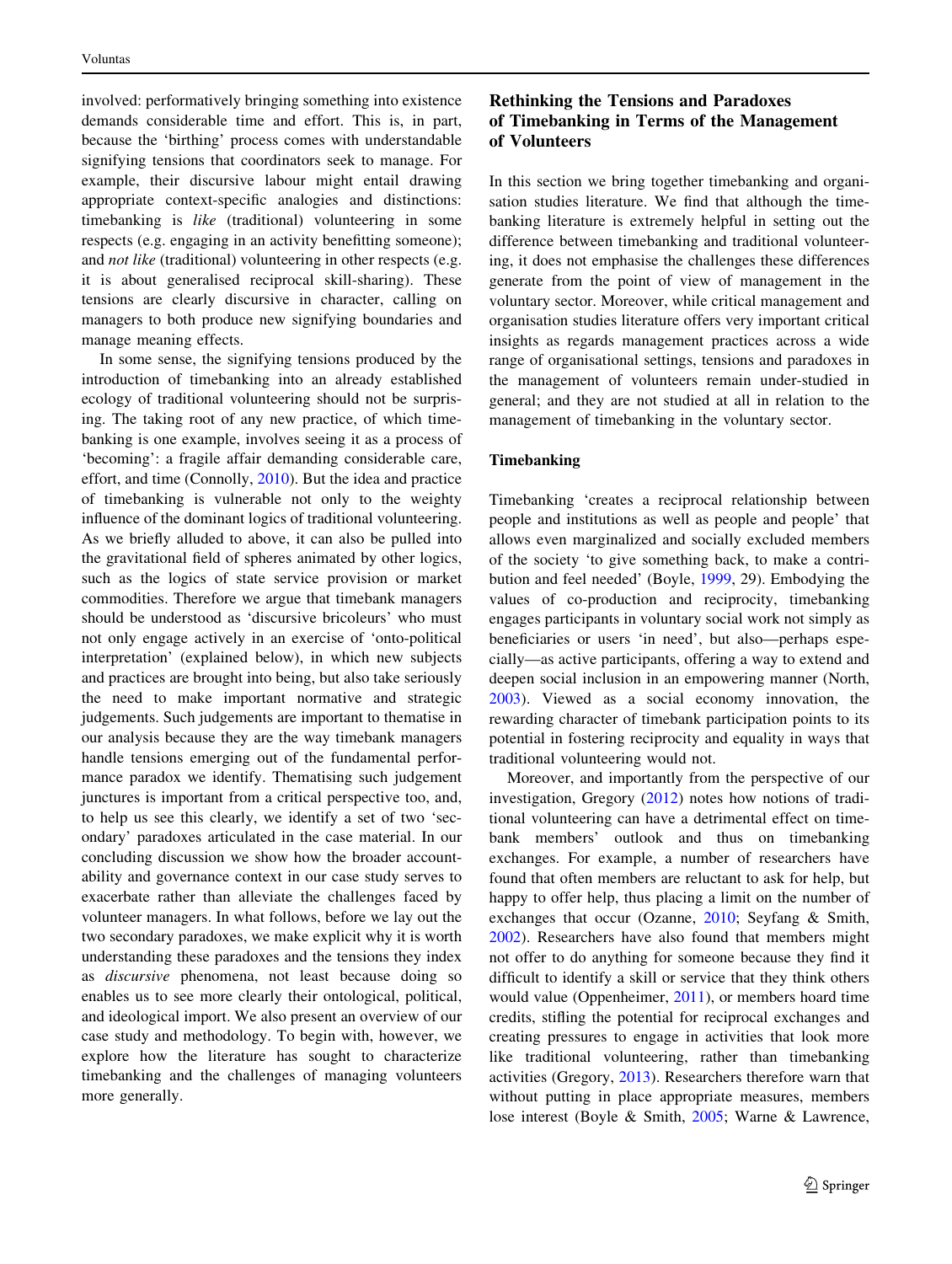[2009\)](#page-10-0), a loss of interest often exacerbated due to the imposition of onerous bureaucratic strictures and/or because skill-need matches are not made quickly enough (Feder et al, [1992](#page-9-0)). While these present timebank advocates and practitioners with obstacles to overcome, some scholars argue that many of these problems emerge because timebanking's underlying philosophy and value system are not sufficiently understood by members (Lee, [2009\)](#page-9-0).

Existing timebanking research thus offers us valuable insights, particularly as regards the differences between timebanking and traditional volunteering. In this view, the emphasis in traditional volunteering is placed on satisfying the needs of individuals and communities by mobilising the good will and skills of other individuals. In the case of timebank volunteering, on the other hand, individuals and communities are treated in what advocates call 'co-productive' terms: less in terms of needs of one set of individuals and the skills of another set of individuals, and more in terms of a mix of abilities and needs shared across all individuals in a generalized network of exchanges. However, the timebanking literature does not explore in detail the character of the paradoxes that these differences in the understanding of volunteering produce, nor how their management can or should be characterised. To better understand these elements of our puzzle, we turn first to organisation and critical management studies literature, before we introduce our own perspective.

#### Managing Volunteers

Volunteering can accommodate a wide variety of motivations (Omoto et al., [2000](#page-10-0)), motivation-determining factors (Salamon and S.W. Sokołowski 2001), and types (Smith, [2000\)](#page-10-0). Indeed, in organisation studies literature several scholars have explored the character of volunteer motivation in some detail, arguing that we should replace overly simplistic, one-dimensional accounts of motivation with more complex, multiple, context-sensitive ones (Barron & Rihova, [2011](#page-9-0)). As noted earlier, we treat traditional volunteering and timebanking volunteering as two types of volunteering that can each accommodate an internal pluralism made up of a wide range of motivations. The focus of our paper, however, is less on the motivational variety per se, and more on the tensions and paradoxes this variety generates. Indeed scholars have already noted how this variety and complexity in motivation can become a source of paradoxes (la Cour, [2019](#page-9-0); O'Toole & Grey, [2016](#page-9-0)). For example, la Cour and Højlund ([2008,](#page-9-0) 41) characterise voluntary social care as paradoxical, in the sense that there is an 'impossible compromise between interactional and organisational logic' in such space that should not be

dissolved or resolved, but instead should be drawn on productively and dynamically.

However, although some such very interesting paradoxrelated observations appear in the literature (see, Jäger et al., [2009](#page-9-0); Yanay & Yanay, [2008](#page-10-0); O'Toole & Grey, [2016](#page-9-0); Clemens & Cook, [1999\)](#page-9-0) there is less focus on the paradoxes involved in the management of volunteers, by which is meant not only how certain given motivations and other associated elements can be aligned or managed when brought into contact with one another in a particular context, but also how they are transformed and generated in the process of volunteer management and engagement itself. Moreover, while scholars have also drawn attention to a notable dearth in the literature exploring the challenges faced by managers of volunteer organisations in the care and community sectors (Barnes & Sharpe, [2009;](#page-9-0) Kreutzer, & Jäger,  $2011$ ; Le Cour,  $2019$ ), our own research focuses on the paradoxes and tensions that emerge in the management of timebanking in a context dominated by the signifying frame of traditional volunteering, about which the literature does not have much to say.

#### Advancing the Debate

Still, since scholars argue that appreciating the character of such paradoxes is important for academics and progressively minded volunteer managers (Lewis, [2000](#page-9-0); Smith & Lewis, [2011](#page-10-0)), it is instructive to consider what the literature says about paradoxes in management practices more generally (Weatherbee et al., [2008](#page-10-0)). While the understanding of paradox is rather malleable and varies across this literature, Smith and Lewis [\(2011](#page-10-0), 382) provide a definition that can be treated as indicative. In this view paradoxes incorporate '[c]ontradictory yet interrelated elements that exist simultaneously and persist over time'. Sometimes paradoxes generate tensions that are understood to be problematic, demanding their elimination or mitigation, and sometimes paradoxes are understood to be ineliminable and even necessary, with the task of management amounting to finding ways to navigate them (Grubb & Henriksen, [2019;](#page-9-0) la Cour, [2019](#page-9-0); Smith & Lewis, [2011](#page-10-0)).

The Smith and Lewis definition is useful for two reasons. First, it shows us that many paradoxes and tensions discussed in the volunteering management literature can be captured by this definition. In fact, our own case study provides plenty of empirical evidence that supports the existence and persistence of such paradoxes, inviting managers to find ways of navigating the tensions they embody. In this paper, however, we do not touch directly on these paradoxes, partly for reasons of space. And this brings us to the second reason Smith and Lewis serves as a convenient reference point for us. This is because we focus on features in our case study which have helped us identify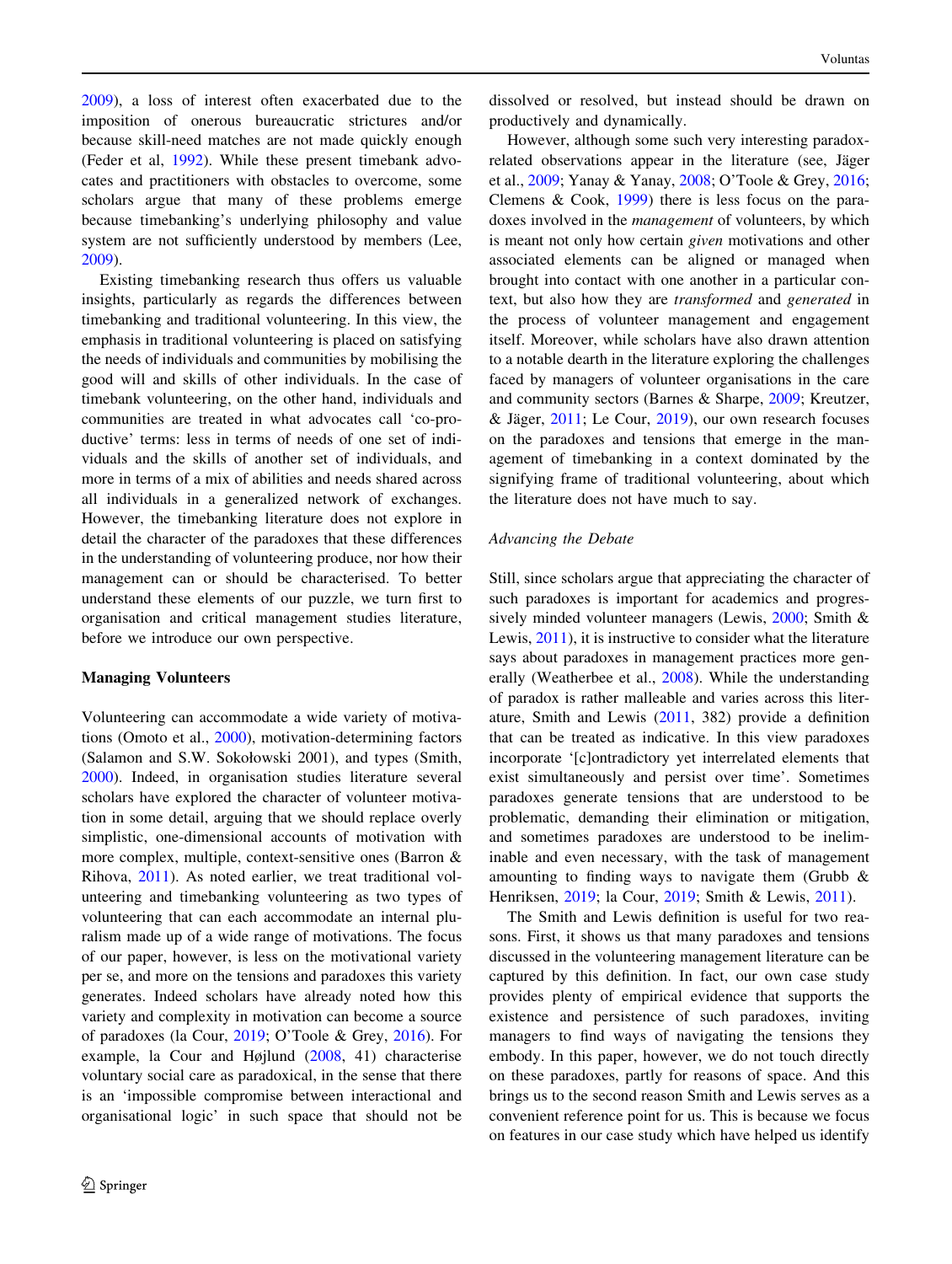the existence of a paradox that departs in a significant way from their formulation, denoting not tensions emerging due to given contradictory elements that exist simultaneously and persistently within a system, but rather tensions of an indeterminate character, suspended between the being of presently existing dominant practices and the becoming of future alternative ones. We believe that our formulation of the paradox is crucial not only in understanding some of the tensions experienced by timebank volunteer managers, but also in appreciating the political and ideological significance of this management practice.

As is perhaps evident in the earlier description of the 'performative paradox', what is under-emphasised and under-theorised in the Smith and Lewis picture is the constitutive role of discursive articulation in both the appearance and negotiation of tensions associated with such management paradoxes. In other words, these tensions and paradoxes are of a simultaneous dynamic and discursive character. Moreover, introducing the idea of a 'performance paradox' allows us to better appreciate the political and ideological consequences of introducing timebanking into a context dominated not only by traditional volunteering norms, but also by other dominant (and dominating) accountability and governance norms linked to valuation techniques, participatory ideals, and empowerment talk, which other scholars have powerfully sought to foreground on account of the latter's tendency to co-opt progressive initiatives (Eliasoph, [2011;](#page-9-0) Meriluoto, [2019](#page-9-0); Glynos & Voutyras, forthcoming [2022\)](#page-9-0). We take seriously the cooptation worries of such authors, seeking to make their insights relevant to the debate about the paradox of volunteer management we outline. To our knowledge there is no literature focussing on the paradoxes, signifying tensions, and normative dilemmas associated with the management of timebanking volunteers in particular. Our paper, therefore, contributes to this literature by focussing on the tensions underlying the management of different sorts of volunteering activities, paying special attention to timebank volunteering and its relation to traditional volunteering.

#### Theory, Data, Methods

As we noted above, the analytical focus of the timebanking literature tends to be less the management of timebanking volunteers than the timebanking practice itself. But this observation already suggests that management dilemmas might be grasped through the idea of 'misunderstanding' i.e. that management dilemmas can be resolved by better clarifying what we mean by timebank volunteering, as opposed to traditional volunteering. The problem with this perspective, however, is that it presupposes a particular

theory of meaning that underplays the constitutive role of discursive struggle. In other words, the source of misunderstanding may not be reducible to an analytical-conceptual problem: it may also signal the presence of an ontological and political problem. We thus draw on political discourse theory (PDT) to unpack these discursive tensions and paradoxes, showing how they can be exacerbated when they become overdetermined by other tensions and logics linked to funding imperatives, monitoring procedures, and governance processes. It is notable that PDT is an approach that has already received considerable attention in the field of critical management and organi-sation studies (see, Fougère et al., [2017;](#page-9-0) MacKillop, [2017](#page-9-0)), yet it is striking that its potential in capturing practices of management as both meaningful and political remains untapped when it comes to the domain of volunteer management, particularly as it relates to timebanking. In what follows, therefore, we set out some of the key categories of PDT, before outlining our fieldwork strategy and corpus.

## Discourse, Articulation, Onto-political Interpretation, and Discursive Bricolage

'Discourse', in PDT, is an overarching concept capturing the character of social reality in a way that does not reduce it to language, in its linguistic sense:

Let us suppose that I am building a wall with another bricklayer. At a certain moment I ask my workmate to pass me a brick and then I add it to the wall. The first act - asking for the brick - is linguistic; the second - adding the brick to the wall - is extralinguistic […] [Yet] despite their differentiation […] the two actions share something that allows them to be compared, namely the fact that they are both part of a total operation which is the building of the wall […] this totality which includes within itself the linguistic and the non-linguistic, is what we call discourse (Laclau & Mouffe, [1987](#page-9-0), 82)

Discourse, therefore, represents an ontological horizon comprising both linguistic and non-linguistic elements which can be linked together through what Laclau and Mouffe call articulation: 'any practice establishing a relation among elements such that their identity is modified as a result of the articulatory practice' (1985, 105). Articulation is thus a process pregnant with political potentiality, as it produces the meaning of objects and practices by establishing, dissolving, or transforming the links between them on the basis of certain normative assumptions and ideals.

PDT can be understood to belong to the family of political theories subscribing to a 'weak ontology' (White 2000), and sharing a commitment to what Connolly ([1995,](#page-9-0)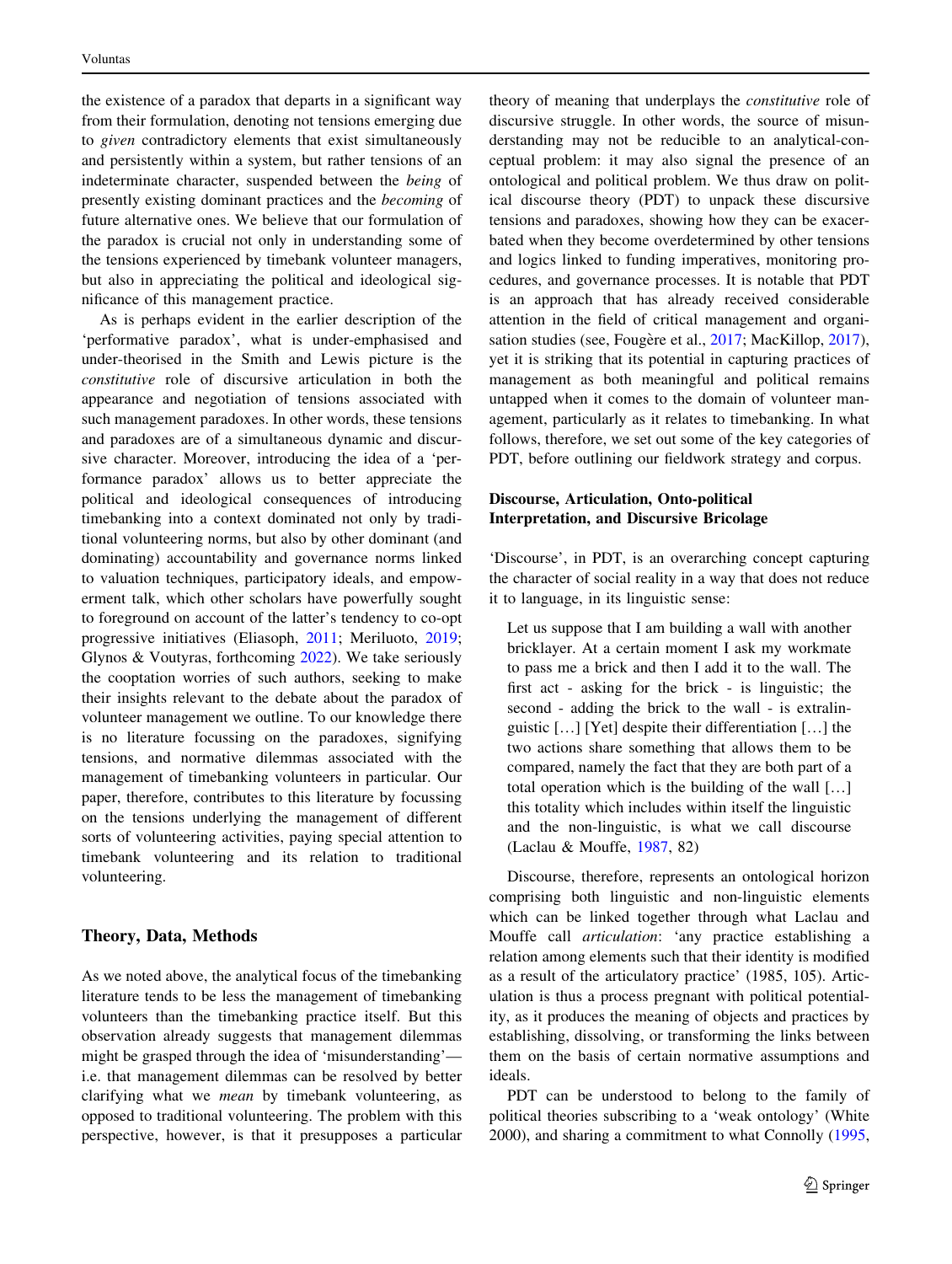pp 1–2) calls an 'onto-political interpretation'. In this view, characterising practices is never a neutral exercise. It entails adopting certain normative and ideological commitments that are linked to political agency. Indeed, we would say that, in a social terrain permeated by contingency, rhetorical redescription is a key way in which agency is exercised (Glynos & Howarth, [2007,](#page-9-0) p 196). Actors often replace 'a given evaluative description with a rival term that serves to picture the action no less plausibly, but serves at the same time to place it in a contrasting moral light. You seek to persuade your audience to accept your new description, and thereby to adopt a new attitude towards the action concerned' (Skinner in Howarth, [2010,](#page-9-0) p 319). For this reason, we argue that timebank managers can usefully be understood as discursive bricoleurs. As Laclau puts it, we 'live as bricoleurs in a plural world, having to take decisions within incomplete systems of rules' (Laclau, [1996](#page-9-0), p 79). The aim of such discursive bricolage is, thus, to effect shifts in what we understand as 'common sense' by introducing novel organising principles and articulations of existing ideas and concepts. A key task for PDT researchers, therefore, is the identification of key 'moments of articulation', where practices—and their underlying norms—are either contested or defended. As we will see later, we present these 'moments of articulation' as competing onto-political interpretations, organising them around the paradoxes we identify in our empirical material.

Viewed against the background of PDT, timebank volunteering and traditional volunteering possess no necessary or 'essential' meaning. Instead, the meaning attributed to them by volunteers and managers alike emerge as a result of a practice of articulation taking place within contextspecific signifying frameworks and practices that influence these articulations. Our empirical investigation demonstrates the presence of such signifying structures and the challenges they present when managers seek to transform practices in a direction that embodies more closely the norms attributed to timebanking by its advocates.

### Case Background, Corpus, and Methods

The timebanks that we focus on in this case study are part of a network of eleven timebanks across fourteen districts in a UK county. Each timebank has a coordinator-manager (the 'timebroker'), some responsible for more than one timebank. Some are volunteers and some are paid from funding secured by the lead organisation responsible for overseeing the network. Most timebanks are connected to community volunteer service centres, and often the timebank coordinator-manager has another role within the community centre, connected to the management of traditional volunteering. The role of the coordinator-manager involves a wide range of tasks, including stimulating and enabling exchanges and recording the number and character of transactions. In terms of management structure, therefore, coordinator-managers are placed directly above the timebank members and below the overseeing-managers. According to the agreements with the overseeingmanagers and the funders, each timebank activity has to meet regular monitoring requirements in the same way that traditional volunteering activities do, as well as specific targets set by overseeing-managers in the lead organisation, shaped in part by funders and other stakeholders. The targets can be a specific number of exchanges, recruitment of a certain number of new members, as well as increased exchanges of a specific type (e.g. linked to helping members facing isolation). The timebank network also holds quarterly meetings led by the overseeing-managers to discuss and share ideas and challenges across timebanks around operational, management, and funding issues.

Our corpus consists of data collected from timebank coordinator-managers, who comprise the main focus of our analysis, i.e. those who manage their respective timebanks and timebank members. Some coordinator-managers participated in multiple interviews. We collected data from two one-hour long semi-structured focus groups, and 16 1-h long semi-structured individual interviews, of which the majority were recorded and processed using Nvivo. Apart from holding regular meetings with the main network coordinators (overseeing-managers) throughout the research period, we also conducted site visits, including fourteen hours of observations, of which eight hours comprised observations of the quarterly timebank network meetings, the rest comprising general observations of timebank operations. Finally, we had access to relevant documentation, including monitoring reports, surveys, and case studies that timebank managers would collect to identify the impact of timebanking on its members. The data used in this article were collected as part of a research project that sought to identify and characterise the valuation methods used in this regional timebank network, and to understand the motives, experiences, and impacts associated with participant engagement in [timebanking](#page-2-0) exchanges. As such, our research proceeded in a staged fashion, comprising: (1) initial meetings with the project managers of the lead organisation to identify the focus of the research; (2) visits and participatory observations of timebanking activities to investigate the diversity of practices and local assets in each timebank; (3) individual and focus group interviews with coordinator-managers to understand the organisation of each timebank and the tensions involved; and (4) online surveys and individual interviews with timebank members to further explore the character and impact of timebanking. The data were collected during 2019 and 2020, adding to an already sizeable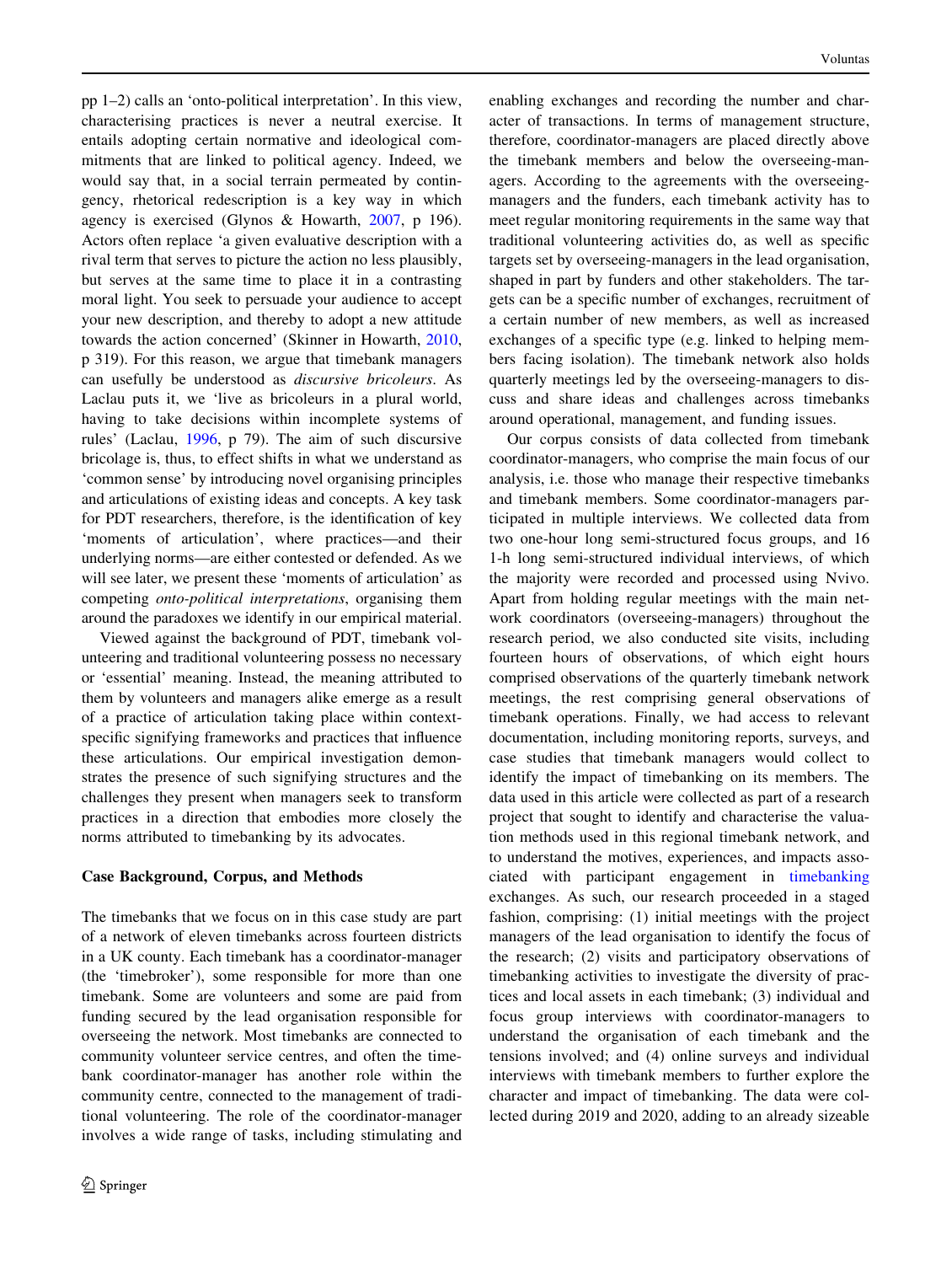data set and extensive research experience linked to timebanks in this region stretching back to 2009.

## Main Findings and Analysis: Two Variations on the Performance Paradox Theme

In this section we present our findings and analysis as a function of two 'offshoots' of the performance paradox we noted earlier. We recall that the performance paradox was conceptualized as a fundamental paradox for volunteer management because the (rhetorical) performance of the manager brings into existence what s/he purportedly is supposed to manage. Here, we show how each of the secondary paradoxes manifests itself in the self-interpretations of the coordinator-managers, and how each paradox condenses a series of tensions and dilemmas associated with the management of volunteers.

# Paradox 1: Everywhere but Nowhere

The 'everywhere but nowhere' paradox describes a scenario in which timebanking has succeeded in expanding its reach and scope, but only at the expense of its being hollowed out. In this scenario, timebanking is ostensibly everywhere, largely on account of a reclassification exercise: traditional volunteering activity is reclassified as timebanking activity, and so timebanking now appears only in name.

We have already suggested how advocates of timebanking regard community building, reciprocity, co-production, skill sharing, and network exchanges as central to its logic. In an environment in which traditional volunteering is the 'main game in town', however, timebanking can be positioned as a counter-logic in the practice and organisation of voluntary social work. As we saw in our review of the timebanking literature, this is because the meaning attributed to timebanking by its advocates contrasts with dominant understandings of volunteering that emphasise the one-way—rather than reciprocal—nature of an exchange. As one coordinator-manager puts it, ''timebanking was never supposed to be used with the word volunteering… [I]t was always meant to be 'just' timebanking… [V]olunteering was never meant to come into it'' (Sarah, FG1). For this coordinator-manager volunteering is treated as synonymous with traditional volunteering. From this perspective traditional volunteering appears more like a one-way exchange, or *gift*: 'an intangible or tangible good or service (including the giver's time, activities and ideas) voluntarily provided to another person or group' (Booth et al., [2009,](#page-9-0) 230). It is thus clear that we are dealing here with a struggle over competing meanings:

''I don't know why they don't understand that it is kind of sharing of skills'' says Michelle in a rather exasperated tone. According to her, the reciprocal character of timebanking is elided when it is treated as a form of (traditional) volunteering. ''[Y]ou try to explain it, but some people just don't get it"; "you can spend a lot of time explaining it to charities, organisations, certain people'' (Michelle, FG1).

From the perspective of PDT, coordinator-managers' attempts to 'operationalise' timebanking are effectively attempts to bring something new into being, a practice and experience that many people are not (yet) familiar with. This is why it is plausible to argue that coordinator-managers are engaged in no ordinary exercise of interpretation. In grappling with the limiting features and pathways of what is usually considered volunteering, they are engaged in labour-intensive exercises of onto-political interpretation: "[I]t's really hard to kind of get that concept [of timebanking] across'' says Sarah (FG1). Managers are trying to bring into being something that does not yet exist, but in order to do so, they must act as discursive bricoleurs. For example, they may initially refer to experiences with which (new) participants or the broader community are familiar, in the hope that such 'moments of articulation' can serve as a bridge to new experiences.

The idea of 'volunteering with a twist' serves as one such rhetorical device. It enables coordinators to establish an entry point in their attempts to produce and recruit timebankers. As Danielle (FG1) notes: "we always call... [timebanking] 'volunteering with a twist'. And that's how we kick off conversations with people. It's not like regular volunteering [because] you've got the [reciprocal] exchange going, so that's quite a nice opener''. The expression 'volunteering with a twist' appears natural in part because some coordinators manage not only timebank volunteers, but also traditional volunteers, in part because the people they are trying to recruit are operating in a context dominated by the signifying frame of traditional volunteering. As another focus group participant maintains, ''if somebody comes to us and they say I want to do something, but I don't know what I want to do… we give them the choice of structured volunteering or timebanking' (Sarah, FG1). In this rhetorical bridging exercise managers begin to articulate traditional volunteering with something which is regular and long-term, while timebanking is articulated in a way that conveys something more 'ad hoc': ''the thing with volunteering is that people usually have to agree to a particular time, a particular day, a particular length, whether it be a six weeks, month… With timebanking it's just ad hoc. [I]f you've got your weekends free and you want to go and help someone you can'' (Laura, Interview).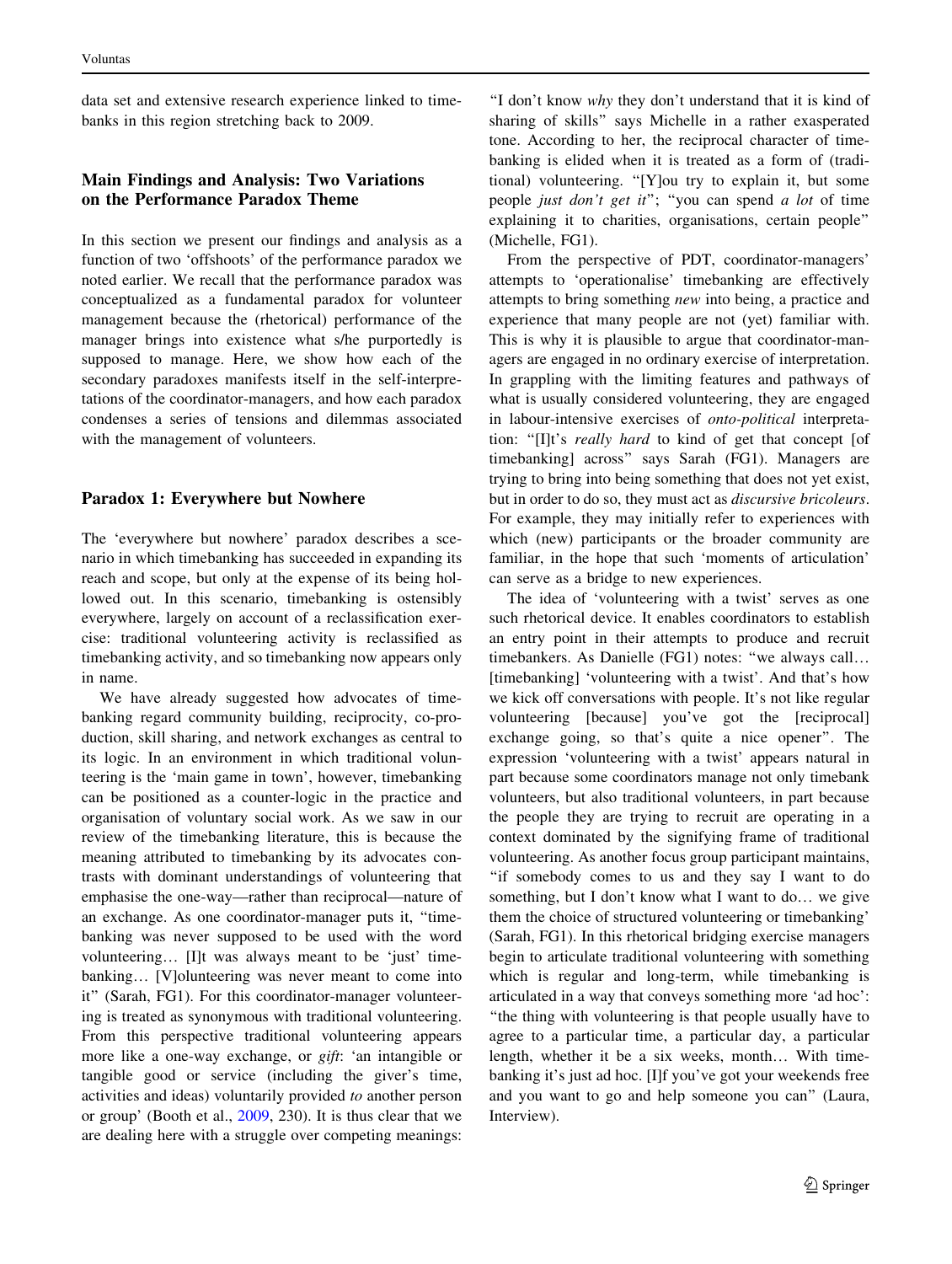Evidently, coordinator-managers appreciate the difference between timebanking and volunteering. However, this awareness does nothing to diminish the challenge with which they are confronted. This is because the challenge here is not simply analytical-conceptual; as the expression 'onto-political interpretation' suggests, it is also ontological and political. It is ontological because the managers' discursive articulations and re-articulations do not amount simply to competing descriptions of something that already exists. Their interpretations serve to bring certain things into being in the first place. It is political because it is these certain things that are brought into existence and not others. In other words, such moments of articulation can take on distinct normative and ideological valences, resulting in different pathways of sedimentation. Under certain conditions, the scope of contingency associated with the process of articulation can be expanded; under other conditions it can be narrowed. For example, in a context dominated not only by the frame of traditional volunteering, but also by funding imperatives that demand ever-expanding numbers of timebank members and activities, coordinators will often promote timebanking as a more convenient 'plug-in' way of doing traditional volunteering (cf. Eliasoph, [2011:](#page-9-0) 117). The risk of introducing timebanking into such a context is that it gets stripped of the features its advocates prize: reciprocity, co-production, and mutuality. It risks producing the 'everywhere but nowhere' paradox, in which timebanking is 'everywhere' in name, but 'nowhere' in substance—a situation, in other words, in which traditional volunteering ends up masquerading as timebanking.

## Paradox 2: Nowhere but Everywhere

In some sense the second paradox is the mirror image of the first one. It describes an ideal scenario in which the values of timebanking appear to have successfully installed themselves but its name and associated 'call to arms' are no longer seen as necessary. This paradox is most clearly expressed when timebank coordinator-managers note how once active timebank members cease to register their time credits they continue to engage in meaningful reciprocal exchanges. As one of our interviewees put it, ''after a little while, we didn't hear from [our timebank members]; and when we contacted them, they said 'we've become friends now! We're not necessarily timebanking because… we're just friends helping each other….' That friendship would never [have] been born had it not been for the timebank. These people would never have met [if it] hadn't been for the timebank. And so, for me that's timebanking, it… connect[s] people'' (Laura, Interview). Or as another coordinator-manager puts it, ''[i]t's about maintaining the friendship… afterwards.'' (Sarah, FG1). In fact, in our interviews and focus groups we often found coordinatormanagers agreeing that in a future ideal case scenario their work—including the more formal features of timebanking (e.g. the registration of time credits, meeting with timebrokers, etc.)—would no longer be needed because the underlying values of timebanking would have spread across the community. Moreover, this emphasis on the values of timebanking helps coordinator-managers make sense of the formal diversity of timebanking practices across the county. As Michelle puts it, it is tempting to ''get very bogged down with how everybody runs [their timebanks] completely differently''. And yet she insists it shouldn't "really matter if they run differently, as long as the ethos is still there'' (FG1).

However, when we look a bit more closely, we find that the 'nowhere but everywhere' paradox also indexes a set of tensions within the practice and discourse of timebanking, particularly as regards which timebanking values we end up emphasising or privileging. A review of the timebanking literature indicates how timebank advocates tend to stress how its practice seeks, in part, to contest the privatising tendencies of market logics that dominate social life. We thus see some contrasting possibilities emerge here, as regards the articulatory pathways available to coordinator-managers when engaging in exercises of ontopolitical interpretation. Take for example Laura's association of timebanking with friendship. This taps into an intuition about timebanking's values of co-operation, reciprocity, and a sense of belonging, even solidarity. However, an emphasis on friendship is perfectly compatible with privatisation tendencies. Quentin Skinner observes how 'prodigality' can 'be more leniently redescribed as liberality, avarice as carefulness, negligence as simplicity of mind' (Skinner in Howarth, [2010](#page-9-0), 319). Likewise, timebanking can be rhetorically redescribed in ways that separate out some of its elements (community building, friendship ties) from others (creation of an alternative economy) while also stressing the former at the expense of the latter. In this view, competing onto-political interpretations can carry non-trivial critical implications, particularly when these take place in contexts more hostile to some of these elements than others. If, as here, the institution and expansion of the timebanking network is driven by funding imperatives to reduce isolation, this may exert extra pressure on managers to valorize the element of individual one-to-one friendships and their ameliorative effects, rather than other more collective and solidaristic elements that could contest market logics that produce isolation in the first place. Caren's idea to rebrand the approach in order to better reflect some elements rather than others, is rather telling: ''We are possibly looking at a concept of 'favours' you know and looking at a 'mate' approach rather than, you know, banking and brokering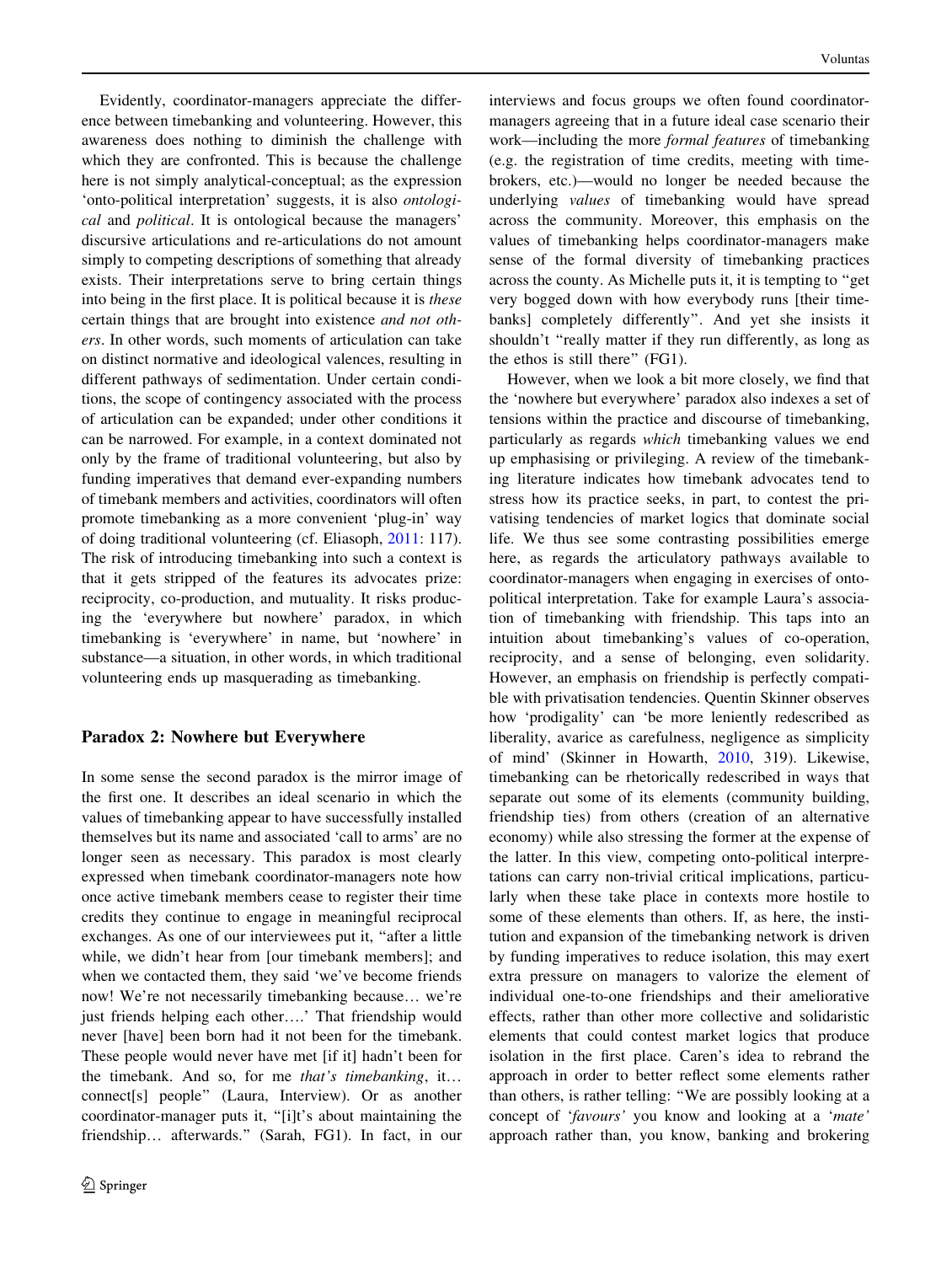and… all these [other] terminologies that become confusing for us" (Interview). $<sup>1</sup>$ </sup>

In sum, we discern at least two ways the 'nowhere but everywhere' paradox indexes underlying tensions. First, timebanking's values are not recorded as such (nowhere), but are embodied in practice (everywhere); and second, some timebanking values are marginalized or excluded (nowhere), while others are emphasized and promoted (everywhere). We have already pointed out how dominant signifying frames and pressures can exacerbate tensions, ultimately blunting the potentially radical character of timebanking, and we will draw these aspects out more fully now in our concluding section.

## Concluding Discussion

In this paper we have drawn on political discourse theory (PDT) to characterize and evaluate the tensions and challenges indexed by two paradoxes we identify in the management of one of the largest timebanking networks operating in the UK's voluntary sector, each of which can be linked to a more fundamental 'performance paradox'. In doing so, we contribute to organisation and critical management studies literature by extending the application of PDT to a new field (timebank and volunteer management); but we also contribute to the existing timebanking literature by foregrounding the discursive aspects of the political and ideological struggles involved in instituting and managing timebank volunteer practices. In our account we have found it helpful to consider the introduction of timebanking into the voluntary sector in terms of a 'primary' paradox the performance paradox of timebanking volunteer management—because the (rhetorical) performance of managers serves to bring into existence what s/he purportedly is supposed to manage. The two 'secondary' paradoxes we identify in our case study can thus be seen as emerging from, and overdetermining, this primary paradox.

An important aspect of our contribution involves casting coordinator-managers as discursive bricoleurs engaging in activities of rhetorical redescription and onto-political interpretation. Our case study presents a rich and detailed picture of this process of which we have presented only a snapshot in this paper. We show, in particular, how coordinator-managers can be both creative and pragmatic in their discursive performances, while at the same time highlighting how these discursive efforts run up against certain limits. We thus present a story about what happens

when an alternative social economy—in this case, timebanking—is introduced into a context with powerful discursive frames and structural forces already in play.

Against the background of existing dominant structures and logics, timebanking can be understood as a counterlogic (Glynos & Howarth, [2007\)](#page-9-0) or counter-conduct (cf. Meriluoto, [2019\)](#page-9-0). We can certainly try to negotiate new experiences and meanings associated with this counterlogic, but given the background context it is natural to expect confusions and tensions to arise. Moreover, there is always a danger that such counter-logics will be co-opted by already dominant signifying frames, as we appeal to familiar languages to make sense of new encounters, pulling those inchoate experiences into their orbit and blunting their radical potential. This is a story, therefore, about which of two logics will be victorious: the logics of cooptation or the logics of progressive transformation. The wider organisational and structural conditions *can* make it easier for counter-logics to emerge and thrive, but in our case study we found that these wider conditions and frames made it extremely challenging for the experiences and practices of timebanking to take root and achieve relative autonomy. Such organizational and structural conditions might include the hierarchical character of traditional volunteering charities often responsible for the institutionalisation of timebanking. They might include broader the politico-economic and policy conjuncture in which timebanking and volunteering meet, as exemplified by policy agendas like the UK's 'Big Society', in which the third sector was invited to fill the gaps created by austeritydriven cuts to the welfare state (Glynos & Speed, [2012](#page-9-0)). Unfortunately, and despite the good intentions of many actors appearing in our narrative, our story is largely a story of cooptation. However, insofar as the signifying and structural pressures faced by discursive bricoleurs are not unique to our case study, the paradoxes we identify will also be relevant to volunteer management practices beyond those seeking to accommodate and promote timebanking.

As a final comment and to avoid misunderstanding: we are not suggesting that the virtues of timebanking should be promoted at the expense of other values, associated with traditional volunteering, the market, or the state. Our account simply seeks to take timebanking seriously as an alternative economy contender, showing how adopting its 'point of view' can reveal powerful lines of force that militate against new 'becomings', and thus perhaps to make it possible to acknowledge and strengthen the fragile process of 'pluralisation' inherent in existing ecologies of volunteering activities, some of which resonate more strongly with traditional volunteering and some of which resonate more strongly with timebank volunteering.

<sup>&</sup>lt;sup>1</sup> This terminological observation draws attention to an important strategic and tactical issue that would be interesting to explore in more depth, namely, to what extent is the very language timebanking advocates use risk readier cooptation by the market exchange signifying framework (e.g., time *bank*, time *credits*, time *broker*)?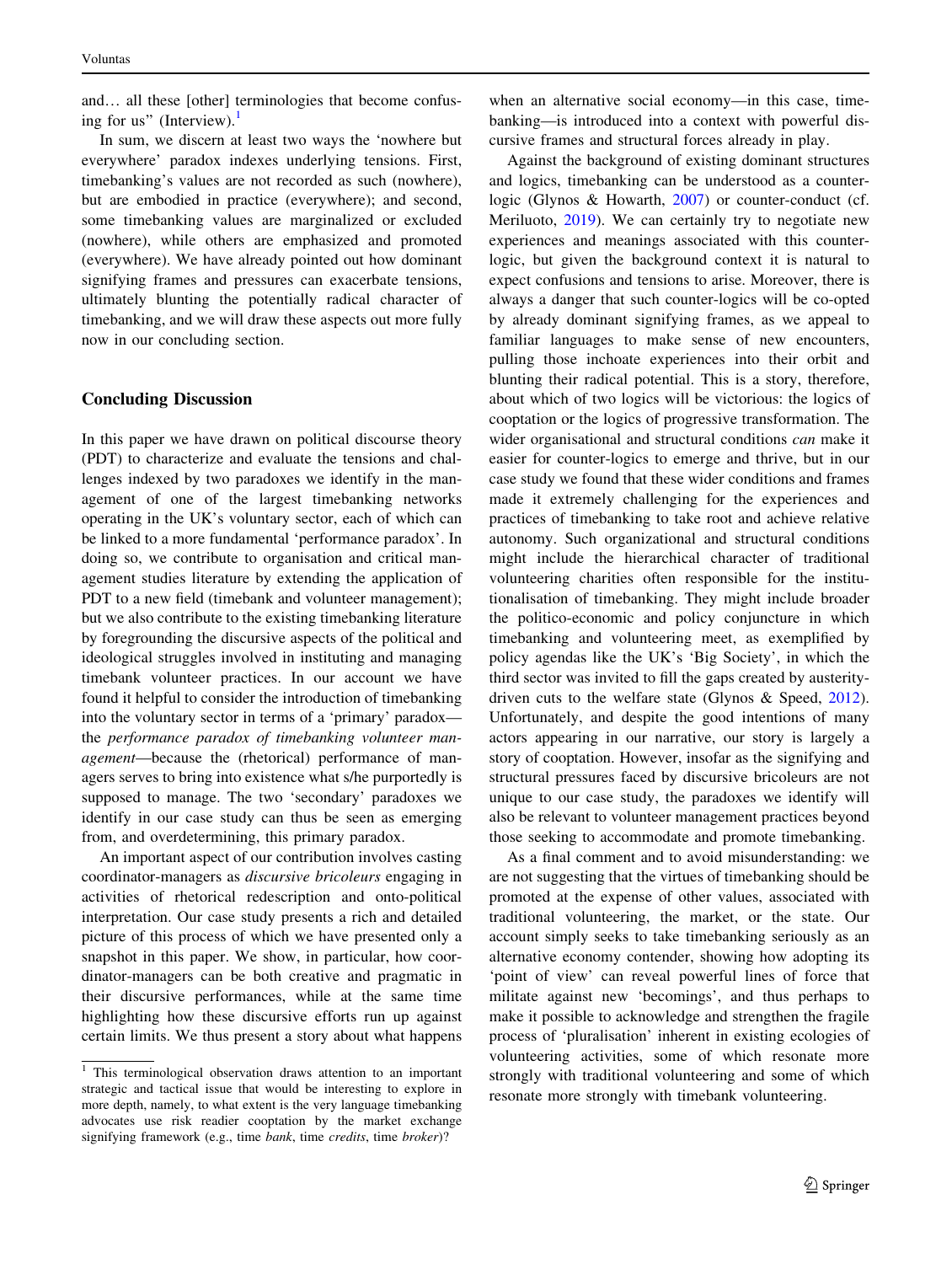<span id="page-9-0"></span>Acknowledgements In developing the ideas informing this paper we have benefited enormously from the generous feedback we have received from many people, including colleagues at the Centre for Ideology and Discourse Analysis, University of Essex; at the Technologies of Governance Research Group, especially David Carter; and at the AlterEcos Research Group, Copenhagen Business School. We also thank the journal editors and reviewers for their feedback, and the special issue guest editors, in particular, for their very helpful and constructive comments.

#### **Declarations**

Conflict of Interest The authors have no conflicts of interest to declare that are relevant to the content of the article.

Ethical Approval All relevant ethical protocols have been followed in the conduct of research leading to the findings appearing in this article, including securing relevant consent from participants.

Open Access This article is licensed under a Creative Commons Attribution 4.0 International License, which permits use, sharing, adaptation, distribution and reproduction in any medium or format, as long as you give appropriate credit to the original author(s) and the source, provide a link to the Creative Commons licence, and indicate if changes were made. The images or other third party material in this article are included in the article's Creative Commons licence, unless indicated otherwise in a credit line to the material. If material is not included in the article's Creative Commons licence and your intended use is not permitted by statutory regulation or exceeds the permitted use, you will need to obtain permission directly from the copyright holder. To view a copy of this licence, visit [http://creativecommons.](http://creativecommons.org/licenses/by/4.0/) [org/licenses/by/4.0/.](http://creativecommons.org/licenses/by/4.0/)

#### References

- Barnes, M. L., & Sharpe, E. K. (2009). Looking beyond traditional volunteer management: A case study of an alternative approach to volunteer engagement in parks and recreation. VOLUNTAS: International Journal of Voluntary and Nonprofit Organizations, 20(2), 169–187.
- Barron, P., & Rihova, I. (2011). Motivation to volunteer: A case study of the Edinburgh International Magic Festival. International Journal of Event and Festival Management, 2(3), 202–217.
- Booth, J. E., Park, K. W., & Glomb, T. M. (2009). Employersupported volunteering benefits: Gift exchange among employers, employees, and volunteer organizations. Human Resource Management: Published in Cooperation with the School of Business Administration, the University of Michigan and in Alliance with the Society of Human Resources Management, 48(2), 227–249.
- Boyle, D. (1999). Time as currency: A new approach to building communities. Voluntary Action- London Institute for Volunteering Research, 1, 25–38.
- Boyle, D., & Smith, K. (2005). SchooLets: An evaluation of the ippr project in its final year. New Economics Foundation.
- Cahn, E. S. (2000). No more throw-away people: The co-production imperative. Essential Books.
- Clemens, E. S., & Cook, J. M. (1999). Politics and institutionalism: Explaining durability and change. Annual Review of Sociology, 25(1), 441–466.
- Connolly, W. (1995). The Ethos of Pluralization, Minneapolis. University of Minnesota Press.
- Connolly, W. (2010). A World of Becoming. Duke University Press.
- Eliasoph, N. (2011). Making Volunteers: Civic life after welfare's end. Princeton University Press.
- Feder, J., Howard, J., & Schalon, W. (1992). Helping Oneself by Helping Others: Evaluation of a service credit banking demonstration. Journal of Aging & Social Policy, 4(3), 111–138.
- Fougère, M., Segercrantz, B., & Seeck, H. (2017). A critical reading of the European Union's social innovation policy discourse:(Re) legitimizing neoliberalism. Organization, 24(6), 819–843.
- Glynos, J., & Howarth, D. (2007). Logics of critical explanation in social and political theory. Routledge.
- Glynos, J., & Speed, E. (2012). Varieties of co-production in public services: Time banks in a UK health policy context. Critical Policy Studies, 6(4), 402–433.
- Glynos, J., & Voutyras, S. (2022). Valuation studies and the cooptation charge: Quantification and monetization as political logics. Contemporary Political Theory. [https://doi.org/10.1057/](https://doi.org/10.1057/s41296-021-00513-w) [s41296-021-00513-w.](https://doi.org/10.1057/s41296-021-00513-w)
- Gregory, L. (2012). Local people rebuilding their communities: An exploration of Welsh time banking. Contemporary Wales, 25(1), 40–57.
- Gregory, L. (2013). Improving health through participation: Time banks as a site for co-production. School of Social Sciences. Cardiff University.
- Grubb, A., & Henriksen, L. S. (2019). On the Changing Civic Landscape in Denmark and its Consequences for Civic Action. VOLUNTAS: International Journal of Voluntary and Nonprofit Organizations, 30(1), 62–73.
- Howarth, D. (2010). Power, discourse, and policy: Articulating a hegemony approach to critical policy studies. Critical Policy Studies, 3(3–4), 309–335.
- Jäger, U., Kreutzer, K., & Beyes, T. (2009). Balancing acts: NPOleadership and volunteering. Financial Accountability & Management, 25(1), 79–97.
- Kreutzer, K., & Jäger, U. (2011). Volunteering versus managerialism: Conflict over organizational identity in voluntary associations. Nonprofit and Voluntary Sector Quarterly, 40(4), 634–661.
- La Cour, A. (2019). The management quest for authentic relationships in voluntary social care. Journal of Civil Society, 15(1), 1–17.
- La Cour, A., & Højlund, H. (2008). Voluntary social work as a paradox. Acta Sociologica, 51(1), 41–54.
- Laclau, E. (1996). *Emancipation(s)*. Verso.
- Laclau, E., & Mouffe, C. (1985). Hegemony and Socialist Strategy: Towards a Radical Democratic Politics. Verso.
- Laclau, E., & Mouffe, C. (1987). Post-Marxism without Apologies. New Left Review, 166(11–12), 79–106.
- Lee, L. (2009). Valuing the time, leading the future: A case study of the time banking program of an educational institution in Taiwan. International NGO Journal, 4(6), 324–328.
- Lewis, M. W. (2000). Exploring paradox: Toward a more comprehensive guide. Academy of Management Review, 25(4), 760–776.
- MacKillop, E. (2017). Leadership in organisational change: A poststructuralist research agenda. Organization, 25(2), 205–222.
- Meriluoto, T. (2019). The will not to be empowered (according to your rules). Critical Social Policy, 39(1), 87-107.
- Naughton-Doe, R., Cameron, A., & Carpenter, J. (2020). Timebanking and the co-production of preventive social care with adults; what can we learn from the challenges of implementing personto-person timebanks in England? Health and Social Care in the Community, 00, 1–11.
- North, P. (2003). Time Banks- Learning the lessons from LETS? Local Economy, 18(3), 267–270.
- O'Toole, M., & Grey, C. (2016). 'We can tell them to get lost, but we won't do that': Cultural control and resistance in voluntary work. Organization Studies, 37(1), 55–75.